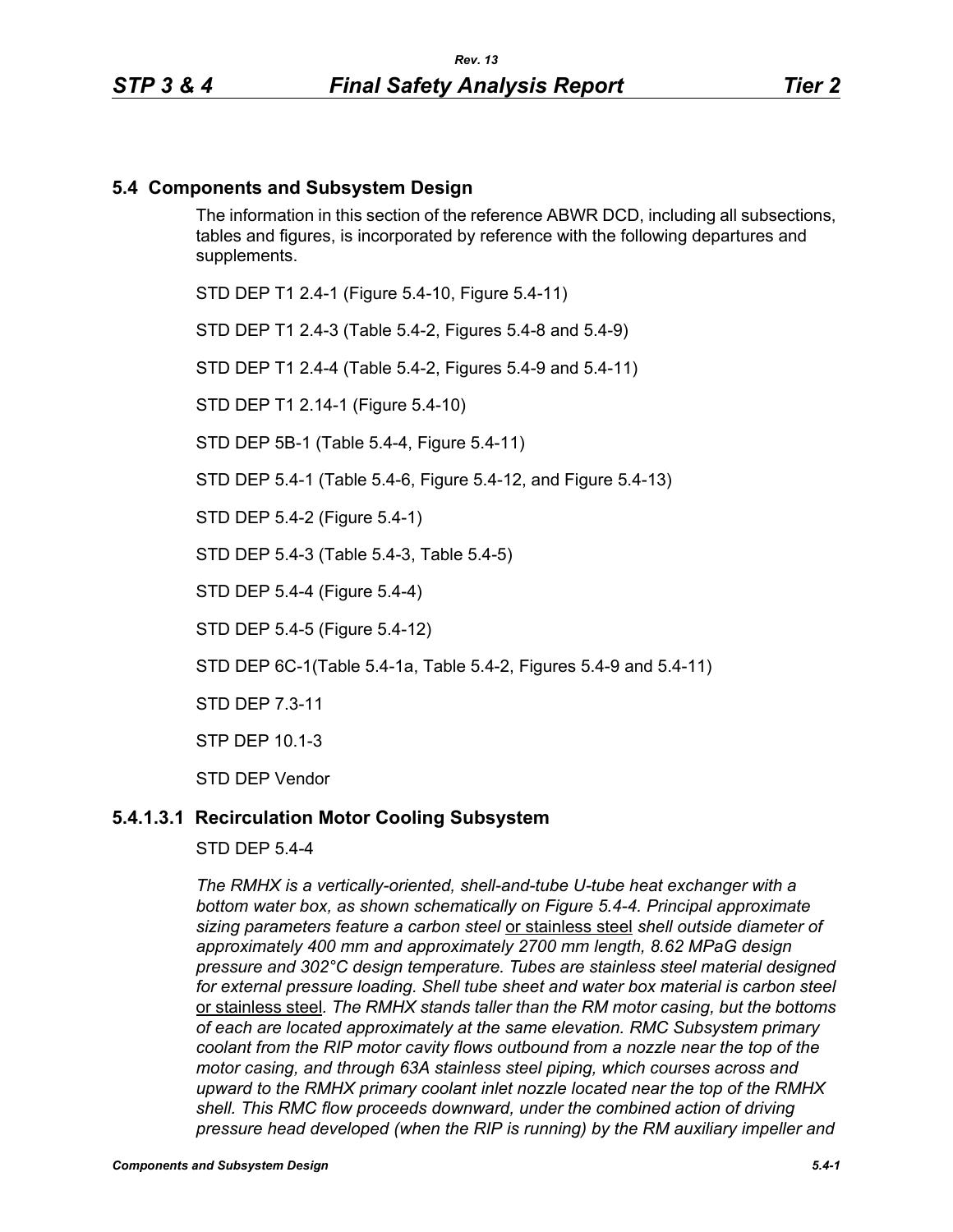*by buoyancy head developed by temperature (density) differences existing over the vertical closed-loop path lengths. In moving downward through the shell, this primary coolant sweeps back and fourth across the tube bundles guided by horizontal flow baffle/tube-support plates. Flow exits from the shell through a nozzle located just above the tube sheet and crosses, via 65A piping, directly back to the RIP motor casing on a piping run which is arranged primarily in a horizontal plane. Upon entering the RM casing, this primary coolant is drawn into the suction region of the RM auxiliary impeller, where it is then driven upward through the RM to begin another circuit around this RM-RMHX-RM flow loop.*

## **5.4.5.2 Description**

STP DEP 10.1-3

*Two isolation valves are welded in a horizontal run of each of the four main steam pipes; one valve is as close as possible to the inside of the drywell, and the other is just outside the containment.* 

*Figure 5.4-7 shows a main steamline isolation valve (MSIV). Each MSIV is a Ypattern, globe valve. Rated steam flow through each valve is 1.918 x 106 kg/h*1.912 x

10<sup>g</sup>kg/h. The main disc or poppet is attached to the lower end of the stem. Normal *steam flow tends to close the valve, and higher inlet pressure tends to hold the valve closed. The bottom end of the valve stem closes a small pressure balancing hole in the poppet. When the hole is open, it acts as a pilot valve to relieve differential pressure forces on the poppet. Valve stem travel is sufficient to give flow areas past the wide open poppet greater than the seat port area. The poppet travels approximately 90% of the valve stem travel to close the main steam port area; approximately the last 10% of the valve stem travel closes the pilot valve. The air cylinder actuator can open the poppet with a maximum differential pressure of 1.38 MPaG across the isolation valve in a direction that tends to hold the valve closed.* 

*A Y-pattern valve permits the inlet and outlet passages to be streamlined; this minimizes pressure drop during normal steam flow and helps prevent debris blockage.*

### **5.4.5.4 Inspection and Testing**

STD DEP 7.3-11

Leakage from the valve stem packing is collected and measured by the drywell drain *system. During shutdown, while the nuclear system is pressurized, the leak rate through the inner valve stem packing can be measured by collecting and timing the leakage.*

### **5.4.6.2.1.3 Interlocks**

STD DFP T1 2 4-3

*The following defines the various electrical interlocks:*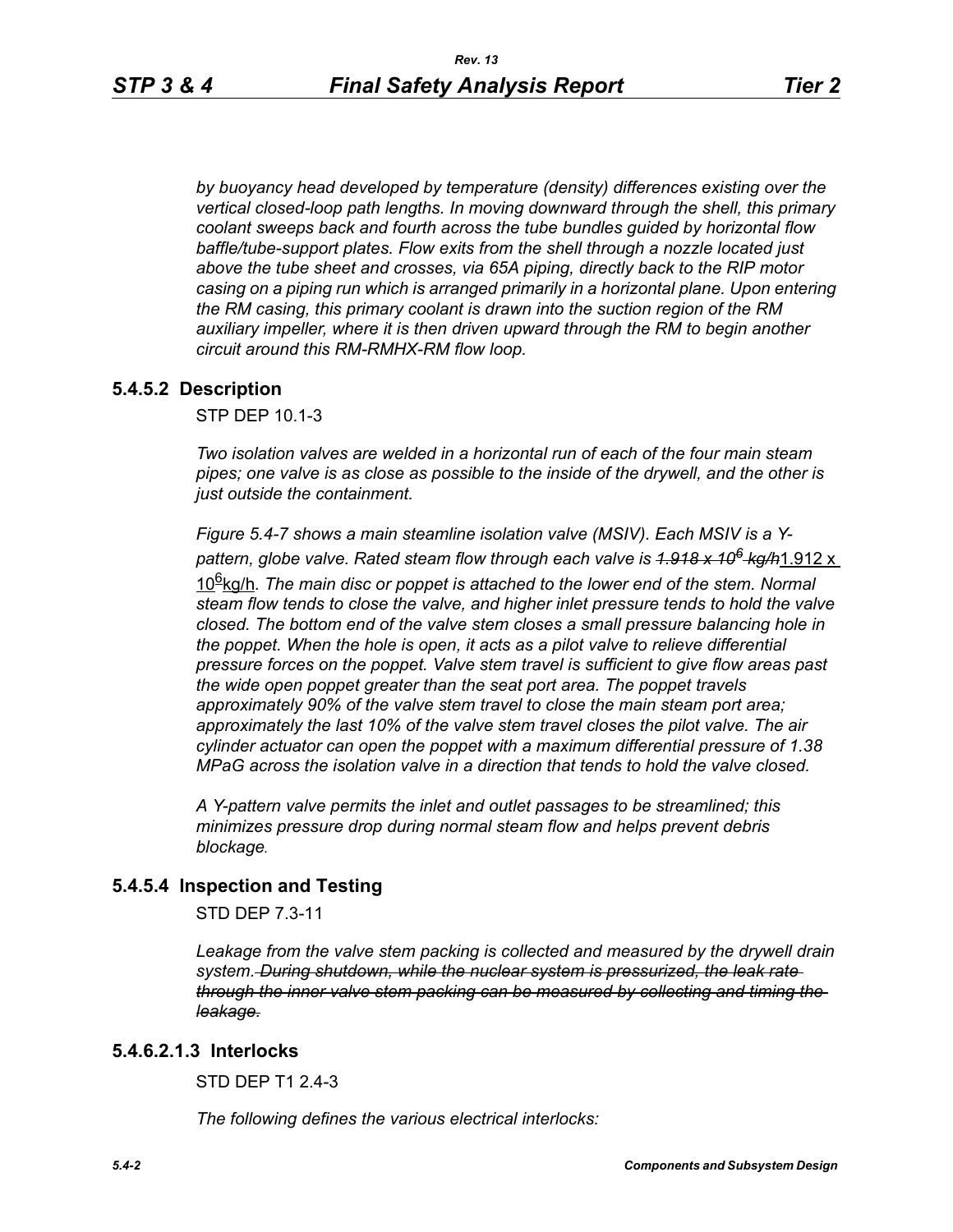- *(2) The F001 limit switch activates when not fully closed and closes F008 and F009.*
- *(3) The F039 limit switch activates when fully open and clears the permissive for F037 and F045 to open.*
- *(4) The F037 and turbine trip and throttle valve limit switches activate when not fully closed to initiate the turbine governor valve signal ramp generator and to clear permissives for F004 to open.*
- *(5) The F037 limit switch activates when fully closed and permits F031, F032, F040 and F041 to open and closes F004 and F011.*
- *(6) The turbine trip throttle valve (part of C002) limit switch activates when fully closed and closes F004 and F011.*
- *(7) High reactor water level (Level 8) closes F037, F012, F045 and, subsequently, F004 and F011. This level signal is sealed in and must be manually reset. It will automatically clear if a low reactor water level (Level 2) reoccurs.*
- *(8) High turbine exhaust pressure, low pump suction pressure, 110% turbine electrical overspeed, or an isolation signal actuates the turbine trip logic and closes the turbine trip and throttle valve. When the signal is cleared, the trip and throttle valve must be reset from the control room.*
- *(9) Overspeed of 125% trips the mechanical trip, which is reset at the turbine.*
- *(10) An isolation signal closes F035, F036, F048, and other valves as noted in Items (6) and (8).*
- *(11) An initiation signal opens F001,and F004,* and *F037, F012 and F045 when other permissives are satisfied, starts the gland seal system, and closes F008 and F009.*
- *(12) High- and low-inlet RCIC steamline drain pot levels respectively open and close F058.*
- *(13) The combined signal of low flow plus pump discharge pressure opens and, with increased flow, closes F011. Also see Items (5), (6) and (7).*

### **5.4.6.2.2.1 Design Conditions**

STD DEP T1 2.4-3

*Operating parameters for the components of the RCIC System are shown in Figure 5.4-9. The RCIC components are:*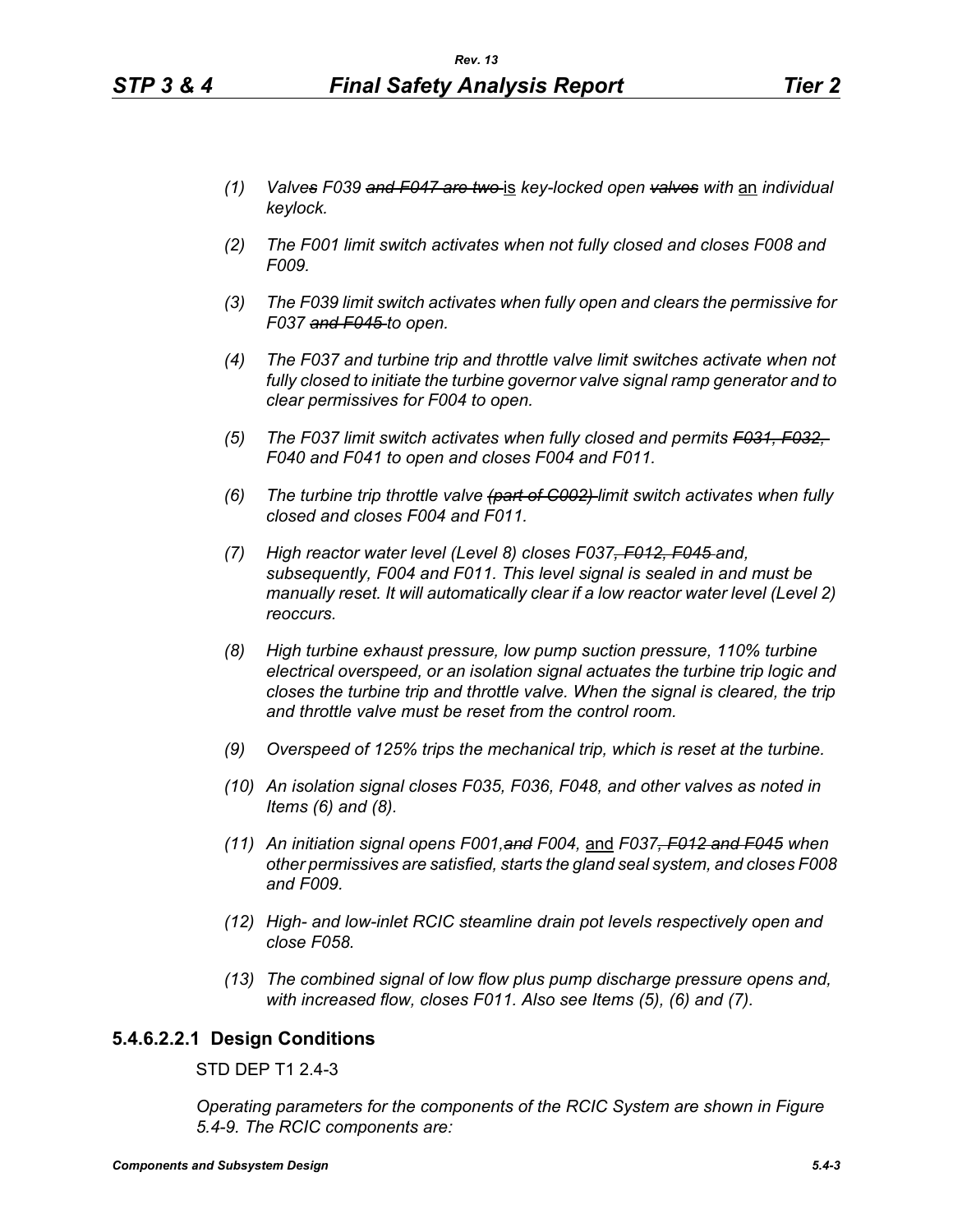- *(1) One 100% capacity turbine and accessories*One 100% capacity turbine, pump set and accessories.
- *(2) One 100% capacity pump assembly and accessories.*
- *(2) (3) Piping, valves, and instrumentation for:*
	- *(a) Steam supply to the turbine*
	- *(b) Turbine exhaust to the suppression pool*
	- *(c) Makeup supply from the condensate storage tank to the pump suction*
	- *(d) Makeup supply from the suppression pool to the pump suction*
	- *(e) Pump discharge to the feedwater line, a full flow test return line, a minimum flow bypass line to the suppression pool, and a coolant water supply to accessory equipment*

*The basis for the design conditions is ASME B&PV Code Section III, Nuclear Power Plant Components.*

*Analysis of the net positive suction head (NPSH) available to the RCIC pump in accordance with the recommendations of Regulatory Guide 1.1 is provided in Table 5.4-1a.*

# **5.4.6.2.5.2 Emergency Mode (Transient Events and LOCA Events)**

STD DEP T1 2.4-3

*Startup of the RCIC System occurs automatically either upon receipt of a reactor vessel low water level signal (Level 2) or a high drywell pressure signal. During startup, the turbine control system limits the turbine-pump speed to its maximum normal operating value, controls transient acceleration, and positions the turbine governor valve as required to maintain constant pump discharge flow over the pressure range of the system. Input to the turbine governor is from the flow controller monitoring the pump discharge flow. During standby conditions, the flow controller output is saturated at its maximum value.* RCIC system utilizes a flow control system that is an integral part of the pump and turbine.

*When the RCIC System is shut down, the low signal select feature of the turbine control system selects the idle setting of a speed ramp generator. The ramp generator output signal during shutdown corresponds to the low limit step and a turbine speed demand of 73.3 to 104.7 rad/s.*

*On RCIC System startup, bypass valve F045 (provided to reduce the frequency of turbine overspeed trips) opens to accelerate the turbine to an initial peak speed of approximately 157 rad/s; now under governor control, turbine speed is returned to the low limit turbine speed demand of 73.3 rad/s to 104.7 rad/s. After a predetermined delay (5 to 10 s), the steam supply valve leaves the full closed position and the ramp*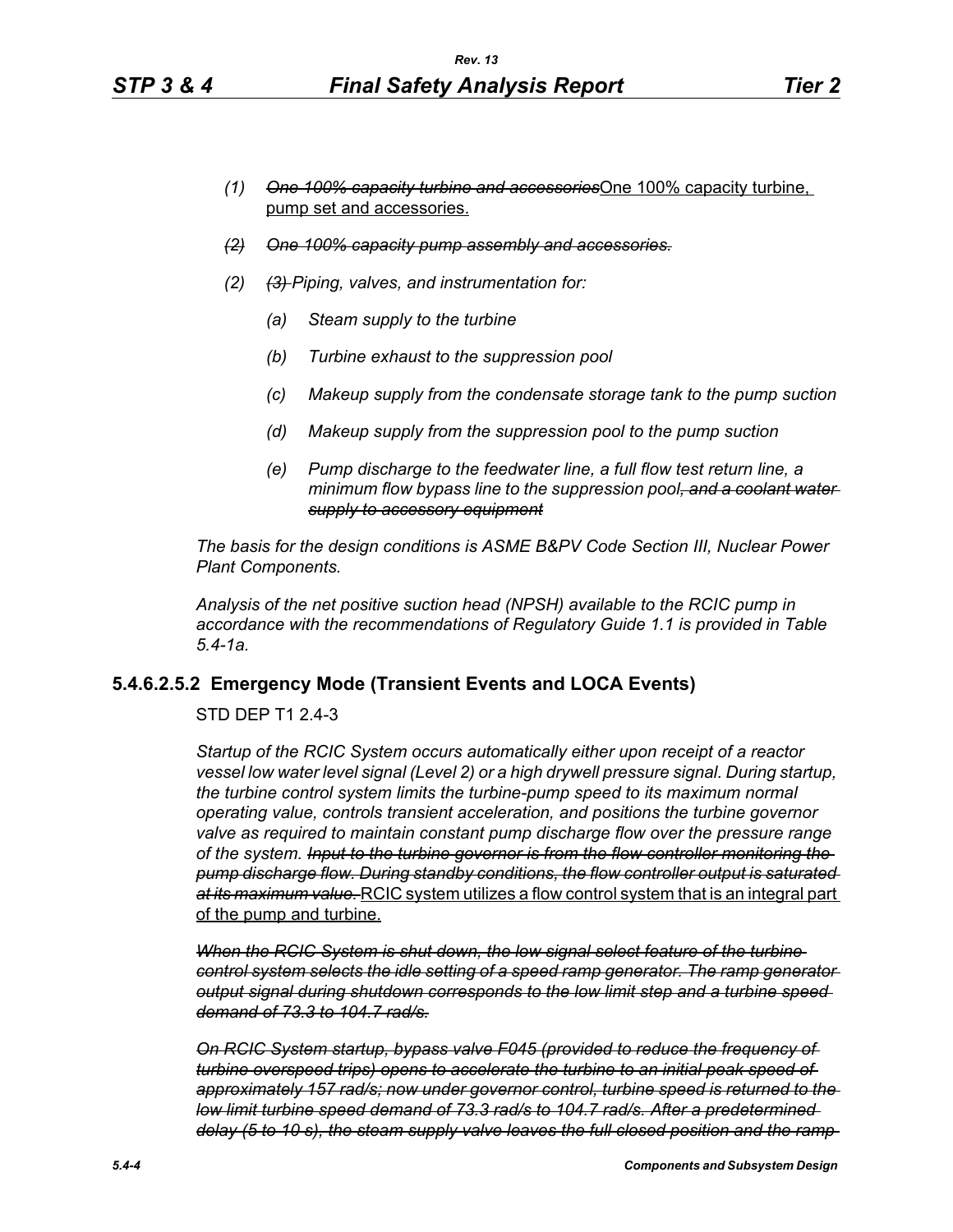*generator is released. The low signal select feature selects and sends this increasing ramp signal to the governor. The turbine increases in speed until the pump flow satisfies the controller setpoint. Then the controller leaves saturation, responds to the input error, and integrates the output signal to satisfy the input demand.*

*The operator has the capability to select manual control of the governor, and adjust*  change *speed and flow (within hardware limitations) to match decay heat steam generation during the period of RCIC operation.*

*The RCIC pump delivers the makeup water to the reactor vessel through the feedwater line, which distributes it to obtain mixing with the hot water or steam within the reactor vessel.*

*The RCIC turbine will trip automatically upon receipt of any signal indicating turbine overspeed, low pump suction pressure, high turbine exhaust pressure, or an autoisolation signal. Automatic isolation occurs upon receipt of any signal indicating:*

- *(1) A high pressure drop across a flow device in the steam supply line equivalent to 300% of the steady-state steam flow at 8.22 MPaA.*
- *(2) A high area temperature.*
- *(3) A low reactor pressure of 0.34 MPaG minimum.*
- *(4) A high pressure in the turbine exhaust line.*

*The steam supply valve F037, steam supply bypass valve F045 and cooling water supply valve F012 will close upon receipt of signal indicating high water level (Level 8) in the reactor vessel. These valves will reopen (auto-restart) should an indication of low water level (Level 2) in the reactor vessel occur. Water Level 2 automatically resets the water level trip signal. The RCIC System can also be started, operated, and shut down remote manually provided initiation or shutdown signals do not exist.*

### **5.4.7.1 Design Basis**

STD DEP T1 2.4-1

*Connections are provided to the upper pools on two*three *loops to return shutdown cooling flow to the upper pools during normal refueling activities if necessary. These connections also allow the RHR System to provide additional fuel pool cooling capacity*  as required by the Fuel Pool Cooling System during the initial stages of the refueling *outage.*

### **5.4.7.1.1.6 Wetwell and Drywell Spray Cooling**

STD DEP 5.4-3

*Two of the RHR loops provide containment spray cooling subsystems. Each subsystem provides both wetwell and drywell spray cooling. This subsystem provides steam condensation and primary containment atmospheric cooling following a small*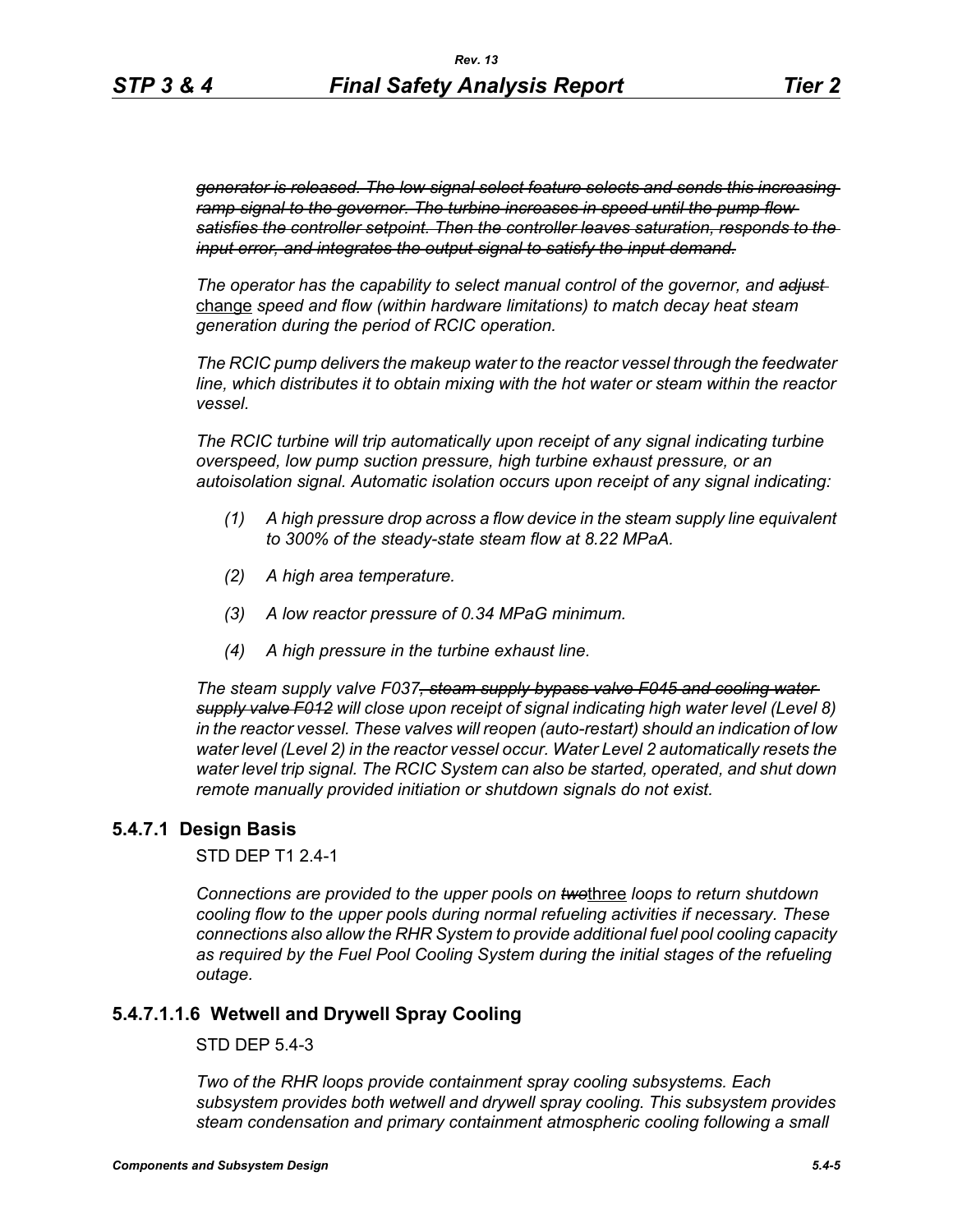*break LOCA by pumping water from the suppression pool, through the heat exchangers and into the wetwell and drywell spray spargers in the primary containment. The preferred method of containment spray is with both wetwell and drywell spray used simultaneously started by manual initiation. If wetwell spray is desired by itself, without drywell spray, it can be initiated by operator action, but must be used in conjunction with one of the full flow modes, which are either the suppression pool (S/P) cooling mode or the low pressure flooder (LPFL)mode. To accomplish this, a full flow mode must be initiated first, then its flow is throttled back to approximately one half flow. The wetwell spray valve would then be opened, followed by reestablishing rated flow for wetwell spray operation by opening the applicable full flow mode throttle valve as required. This mode of operation is only recommended for performance of periodic surveillance required by the Technical Specifications, which would likely utilize S/P cooling for the full flow mode. The wetwell spray mode is terminated automatically by a LOCA signal. If desired, the drywell spray mode can be initiated by operator action of opening the drywell spray valves post-LOCA in the pressure of high drywell pressure. The drywell mode is terminated automatically as the RPV injection valve starts to open, which results from a LOCA and reactor depressurization. Both wetwell and drywell spray modes can also be terminated by operator action. The wetwell spray lines have a flow meter with indication in the control room.*

## **5.4.7.1.1.8 Fuel Pool Cooling**

STD DEP T1 2.4-1

*Two* Three *of the RHR loops* can *provide supplemental fuel pool cooling during normal refueling activities and any time the fuel pool heat load exceeds the cooling capacity of the fuel pool heat exchangers. For normal refueling activities where the reactor well is flooded and the fuel pool gates are open, water is drawn from the reactor shutdown suction lines, pumped through the RHR heat exchangers and discharged through the reactor well distribution spargers. For 100% core removal, if necessary, water is drawn from the Fuel Pool Cooling (FPC) System skimmer surge tanks, pumped through the RHR heat exchangers and returned to the fuel via the FPC System cooling lines. These operations are initiated and shut down by operator action.*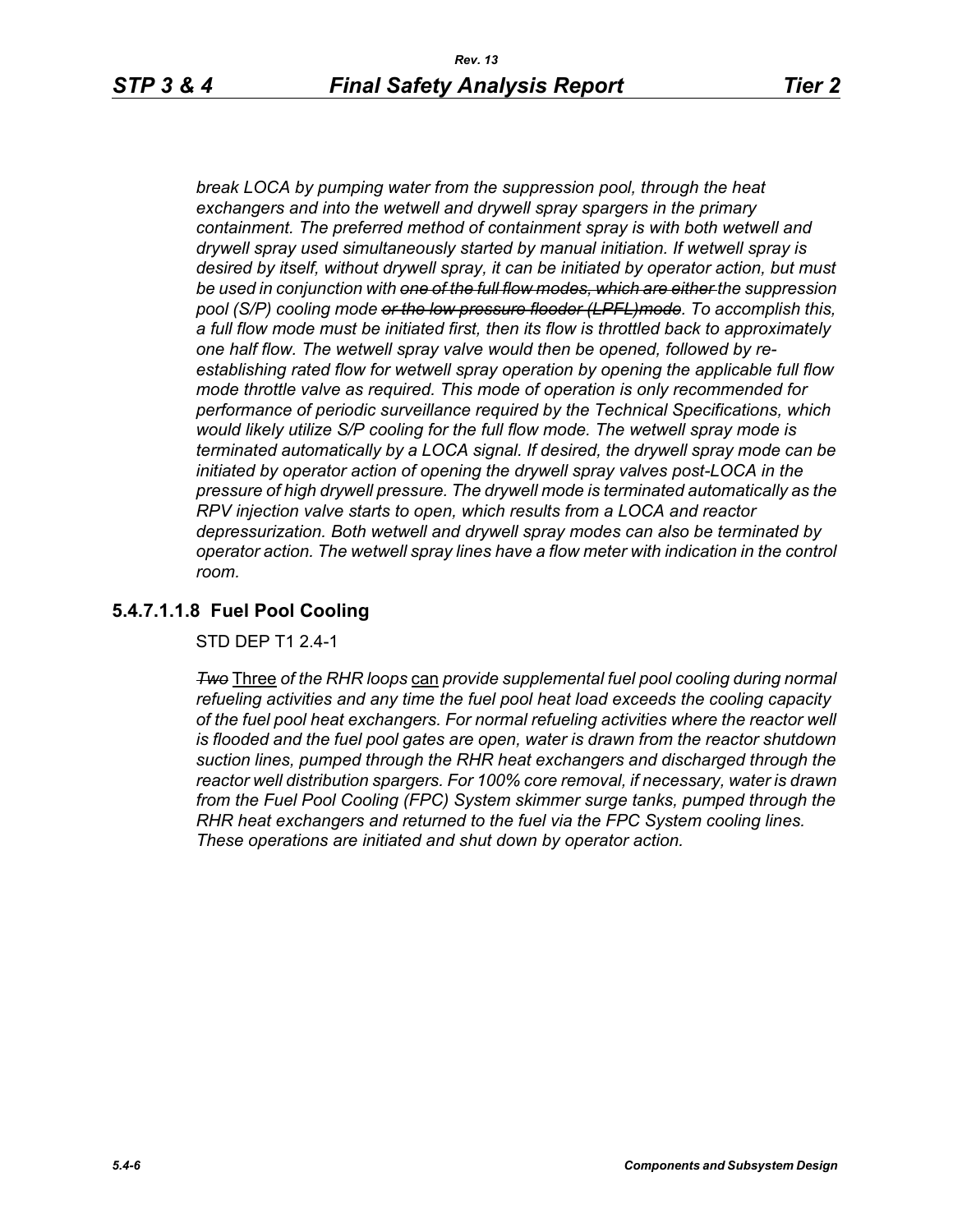### **5.4.7.2.2 Equipment and Component Description**

STD DEP 6C-1

#### STD DEP Vendor

*(1) System Main pumps*

*The main pumps must satisfy the following system performance requirements. The pump equipment performance requirements include additional margins so that the system performance requirements can be achieved. These margins are standard GEequipment specification practice and are included in procurement specifications for flow and pressure measuring accuracy and for power source frequency variation.*

| Number of pumps                                                                          | 3                                     |
|------------------------------------------------------------------------------------------|---------------------------------------|
| Pump type                                                                                | Centrifugal                           |
| Drive unit type                                                                          | <b>Constant Speed Induction Motor</b> |
| Design flow rate                                                                         | 954 $m^3/h$                           |
| Total discharge head at design flow 125m<br>rate                                         |                                       |
| Maximum bypass flow                                                                      | 147.6 $m^3/h$                         |
| Minumum total discharge head at<br>maximum bypass flow rate                              | 220m Max<br>195m Min                  |
| Maximum runout flow                                                                      | 1130 $m^3/h$                          |
| Maximum pump brake<br>horse power                                                        | 550 kw                                |
| Net positive suction head<br>(HPSH)(NPSH)<br>at 1m-about above the pump floor<br>setting | <del>2.4m</del> 2.0m                  |
| Process fluid temperature range                                                          | 10 to 182°C                           |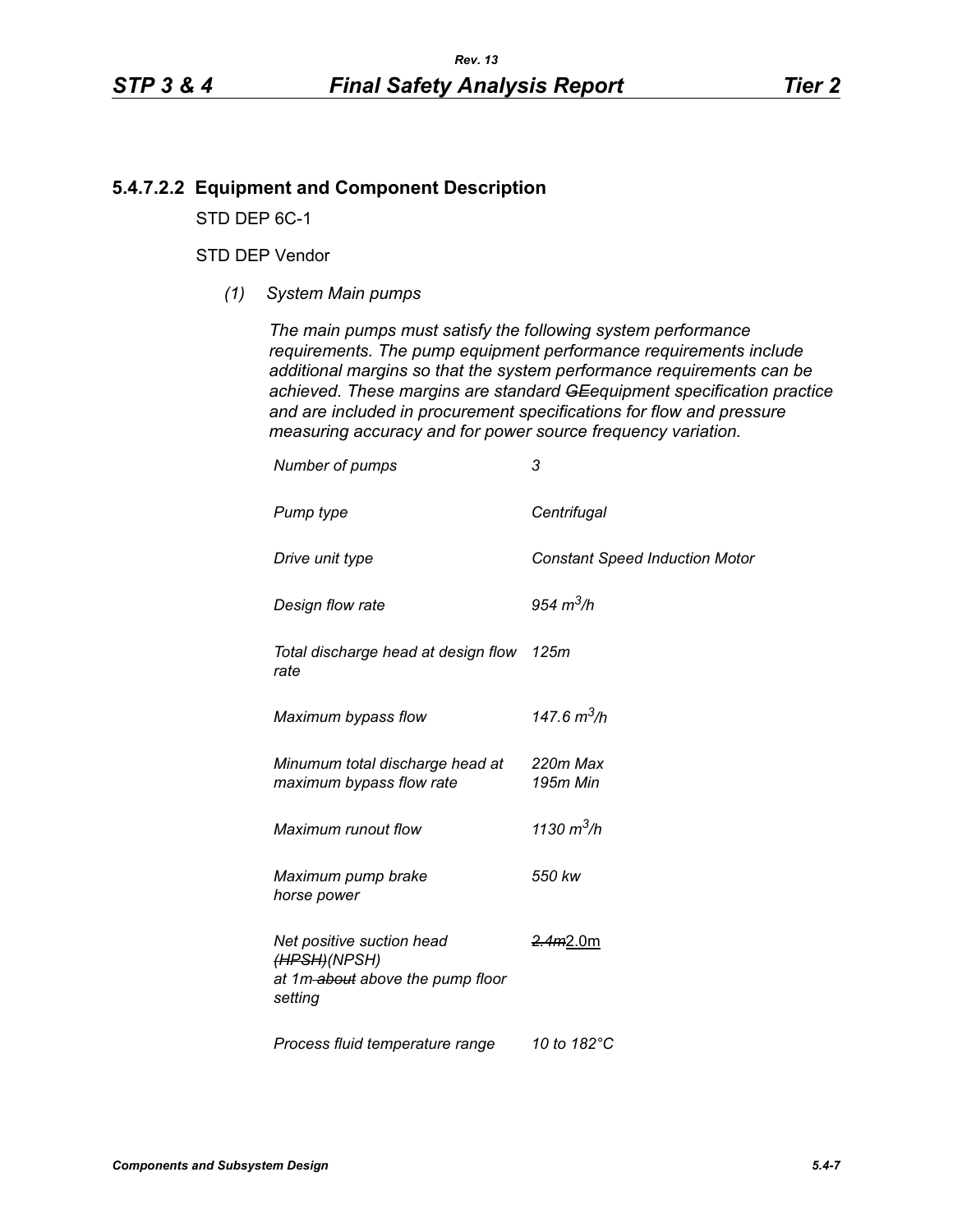### STD DEP 5B-1

*(2) Heat Exchangers*

*(c) Safe Shutdown—The RHR System brings the reactor to a cold shutdown condition of less than 100°C within 36 hours of control rod insertion with two out of the three divisions in operation. The RHR System is manually activated into the shutdown cooling mode below a nominal vessel pressure of 0.93 MPaG.* 

*The RHR heat exchanger capacity is required to be sufficient to meet each of these functional requirements. The limiting function for the RHR heat exchanger capacity is* reactor shutdown. *post-LOCA containment cooling. The heat exchanger capacity, K, is* 4.27 x 10<sup>b</sup> W/°C 370.5kJ/°C-s per heat *exchanger.*

*The performance characteristics of the heat exchangers are shown in Table 5.4-4.*

# **5.4.7.2.6 Manual Action**

STD DEP T1 2.4-1

*(6) Fuel Pool Cooling*

Three*Two of the RHR loops* can *provide supplemental fuel pool cooling during normal refueling activities and any time the fuel pool heat load exceeds the cooling capacity of the fuel pool heat exchangers. For normal refueling activities where the reactor well is flooded and the fuel pool gates are open, water is drawn from the reactor shutdown suction lines, pumped through the RHR heat exchangers and discharged through the reactor well distribution spargers. For 100% core removal, if necessary, water is drawn from the Fuel Pool Cooling (FPC) System skimmer surge tanks, pumped through the RHR heat exchangers and returned to the fuel pool via the FPC System cooling lines. These operations are initiated and shut down by operator action.*

### **5.4.8.2 System Description**

STD DEP 5.4-1

*The total capacity of the system, as shown on the process flow diagram in Figure 5.4- 13, is equivalent to 2% of rated feedwater flow. Each pump, NRHX, and F/D is capable of 50% system capacity operation, with the one RHX capable of 100% system capacity operation.* Each pump and F/D is capable of 100% system capacity operation. Each of two NRHX is capable of 50% system capacity operation, with the one RHX capable of 100% system capacity operation.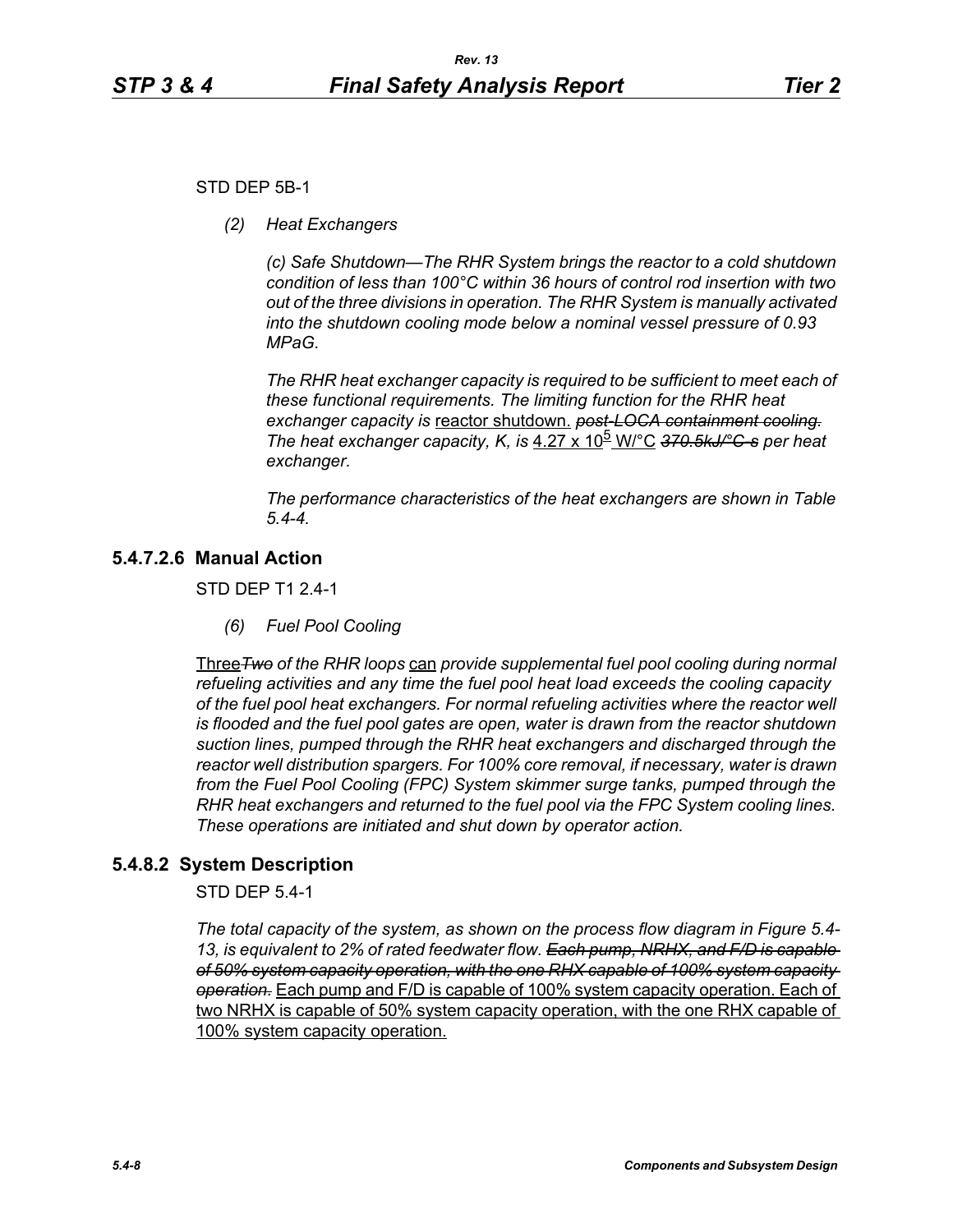# **5.4.15 COL License Information**

## **5.4.15.1 Testing of Main Steam Isolation Valves**

The following site-specific supplement addresses COL License Information Item 5.7.

Testing of the Main Steam Isolation valves under operating conditions will be performed during the Initial Test Program as described in Subsections 14.2.12.2.26 and 14.2.12.2.34. ITAAC 6 from Table 2.1.2, Nuclear Boiler System, will ensure the MSIVs meet their design basis.

# **5.4.15.2 Analysis of Non-Design Basis Loss of AC Coping Capability**

The following site-specific supplements listed in this section address COL License Information Item 5.8.

# **5.4.15.2.1 Analysis to Demonstrate the Facility has 8 Hour Non-Design SBO Capability**

The capability of the RCIC System to operate for 8 hours as discussed in Subsection 5.4.6 and NUREG-1503 will be demonstrated during the Initial Test Program as described in section 14.2.12.1.9. A best estimate analysis will be available for NRC review by the end of preoperational testing demonstrating that the RCIC system can function for 8 hours in an SBO event. This analysis will reflect Class 1E loadings based on expected plant and operator response during this event. Additionally, an evaluation of room temperature response during the transient will ensure that equipment remains within its qualification envelope. Similar evaluations have been satisfactorily performed on other ABWRs. (COM 5.4-1)

# **5.4.15.2.2 Analysis to Demonstrate that the DC Batteries and SRV/ADS Pneumatics have Sufficient Capacity**

A best estimate analysis demonstrating adequate DC battery and pneumatic supply capacity based on the as purchased equipment configuration will be completed and available for NRC review prior to the commencement of the Preoperational Test Program. This analysis will reflect Class 1E bus loadings based on expected plant response during the 8-hour SBO event. Additionally, an evaluation of room temperature response will ensure that the batteries remain within their qualification envelope. Similar evaluations have been satisfactorily performed on other ABWRs. (COM 5.4-2)

# **5.4.15.3 ACIWA Flow Reduction**

The following site-specific supplement addresses COL License Information Item 5.9.

A hydraulic analysis will be performed to determine if a flow reduction device is needed based on the actual flow rate capacities, pressure, and hose size of the diesel driven pump. This analysis will be available for NRC review prior to the commencement of the Preoperational Test Program. (COM 5.4-3)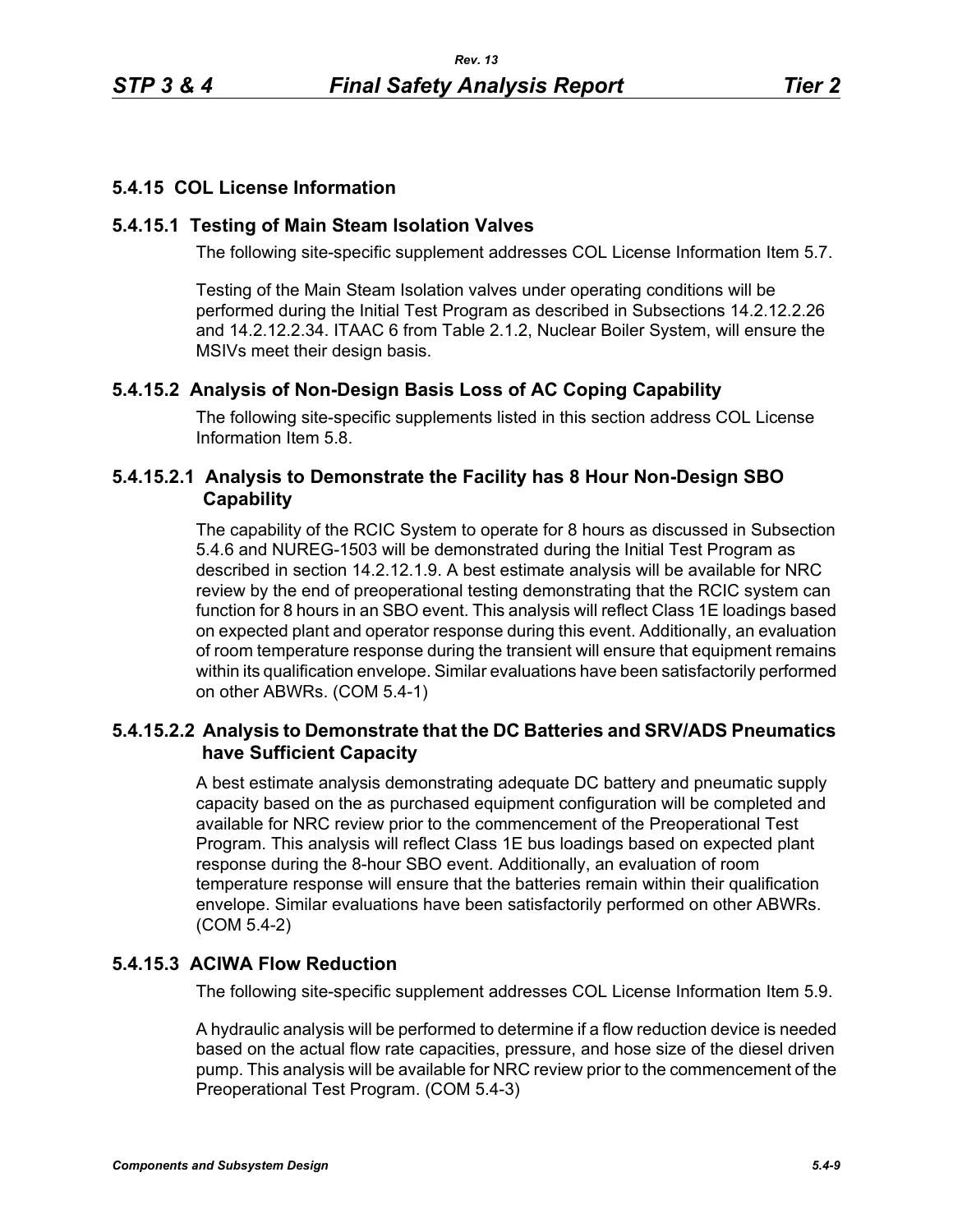# **5.4.15.4 RIP Installation and Verification During Maintenance**

The following site-specific supplement addresses COL License Information Item 5.10.

Procedures address RIP installation and verification for motor bottom cover, as well as visual monitoring of the potential leakage during impeller-shaft and plug removal. A contingency plan assures that core and spent fuel cooling can be provided in the event of loss of coolant during Reactor Internal Pump (RIP) maintenance.

This contingency plan will address the following items:

- **Worst case scenario evaluated**
- **IMPACT ON PERSONAL EXAMPLE 19** Impact on personnel and plant
- Assumptions made in respect to contingency plan
- Response time of plant and personnel in regard to contingency plan
- **Norst case flow rate of drain down of vessel**
- **Number of pumps plant procedures allow to perform concurrent maintenance** activities with the potential to drain the vessel
- Recovery phase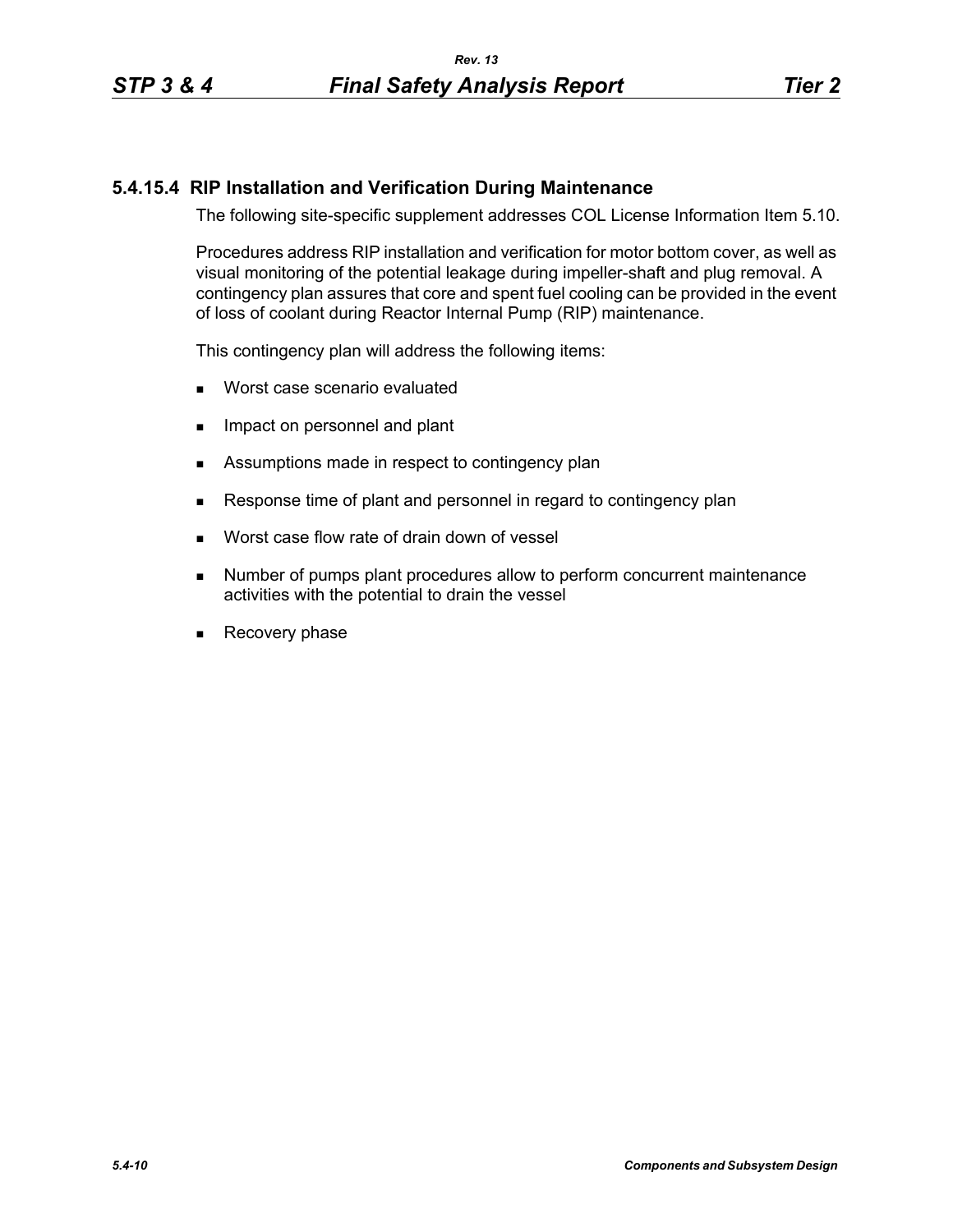|                              | Table 5.4-1a Net Positive Suction Head (NPSH) Available to RCIC Pumps                       |     |                                            |  |  |
|------------------------------|---------------------------------------------------------------------------------------------|-----|--------------------------------------------|--|--|
| А                            | Suppression pool is at its minimum depth, El. -3740 mm.                                     |     |                                            |  |  |
| <u>B.</u>                    | Centerline of pump suctionNPSH Reference level is at El. - 7200 mm.*                        |     |                                            |  |  |
| C.                           | Suppression pool water is at its maximum temperature for the given<br>operating mode, 77°C. |     |                                            |  |  |
| D.                           | Pressure is atmospheric above the suppression pool.                                         |     |                                            |  |  |
| E.                           | Minimum suction strainer area as committed to by Appendix 6C methods.                       |     |                                            |  |  |
|                              | NPSH available = $H_{ATM}$ + H <sub>S</sub> - H <sub>VAP</sub> - H <sub>F</sub>             |     |                                            |  |  |
|                              | where:                                                                                      |     |                                            |  |  |
|                              | $H_{ATM}$                                                                                   | =   | Atmospheric head                           |  |  |
|                              | $H_{\rm S}$                                                                                 | Ξ   | <b>Static head</b>                         |  |  |
|                              | $H_{VAP}$                                                                                   | $=$ | Vapor pressure head                        |  |  |
|                              | $H_F$                                                                                       | =   | Maximum frictional head including strainer |  |  |
|                              | Minimum Expected NPSH<br>RCIC pump flow is 182m <sup>3</sup> /h                             |     |                                            |  |  |
|                              | The maximum suppression pool temperature is 77°C.                                           |     |                                            |  |  |
|                              | $H_{ATM}$                                                                                   | Ξ   | 10.62m                                     |  |  |
|                              | $H_{\rm S}$                                                                                 | Ξ   | 3.46m                                      |  |  |
| 4.33m4.39m<br>$H_{VAP}$<br>Ξ |                                                                                             |     |                                            |  |  |
|                              | $H_F$                                                                                       | $=$ | 2.10m                                      |  |  |
|                              | NPSH available = $40.2610.62 + 3.46 - 4.39 - 4.33 - 2.10 = 7.65m = 7.59m$                   |     |                                            |  |  |
|                              | NPSH required = $7.3m$ 7.0 m                                                                |     |                                            |  |  |
|                              | $Margin^* = 0.35m0.59m = NPSHavailable - NPSHrequired$                                      |     |                                            |  |  |
|                              |                                                                                             |     |                                            |  |  |
|                              | *NPSH Reference Pointlevel is 1m above the pump floor level                                 |     |                                            |  |  |
|                              | ** The final system design will meet the required NPSH with adequate margin.                |     |                                            |  |  |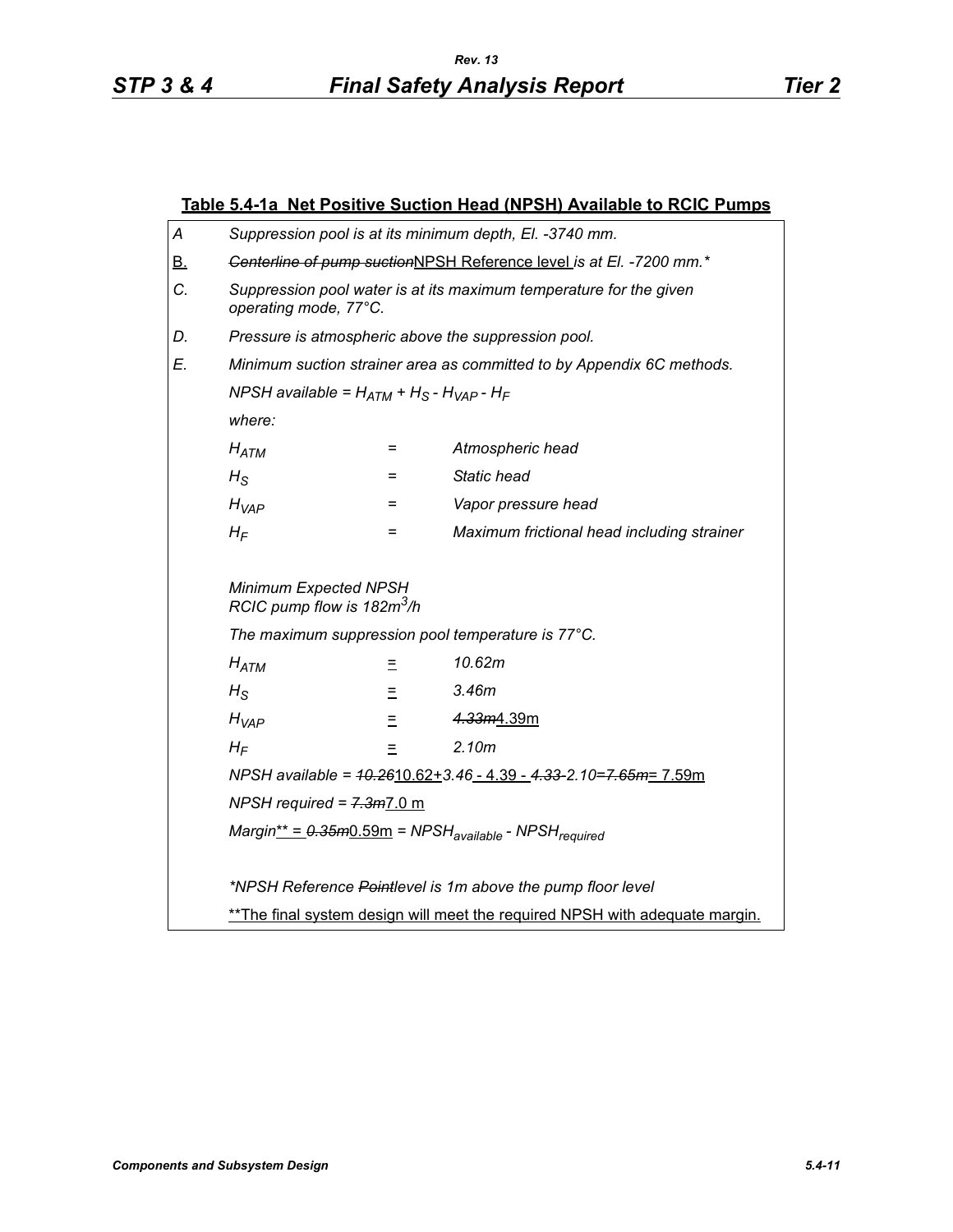| Table 5.4-2 Design Parameters for RCIC System Components |                                                                                             |  |  |  |
|----------------------------------------------------------|---------------------------------------------------------------------------------------------|--|--|--|
| (1) RCIC Pump Operation (C001)                           |                                                                                             |  |  |  |
| Flow rate                                                | Injection flow - 182 $m^3/h$                                                                |  |  |  |
|                                                          | Cooling water flow - 4 to 6 $m^3/h$                                                         |  |  |  |
|                                                          | <del>Total pump discharge - 188 m<sup>3</sup>/h</del><br>(includes no margin for pump wear) |  |  |  |
| Water temperature range                                  | 10°to 60°C, continuous duty<br>40°to 77°C, short duty                                       |  |  |  |
| <b>NPSH</b>                                              | 7.0m <del>7.3m </del> minimum                                                               |  |  |  |
| Developed head                                           | 900m at 8.22 MPaA reactor pressure                                                          |  |  |  |
|                                                          | 186 m at 1.14 MPaA reactor pressure                                                         |  |  |  |
| Maximum pump                                             | 675 kW at 900m developed head<br>125 kW at 186m developed head                              |  |  |  |
| Design pressure                                          | 11.77 MPaG                                                                                  |  |  |  |
| (3) RCIC leakoff orifices (D017, D018)                   | Sized for 3.2 mm diameter minimum<br><del>4.8 mm diameter maximum</del>                     |  |  |  |
| (3) Flow element (FE007)                                 |                                                                                             |  |  |  |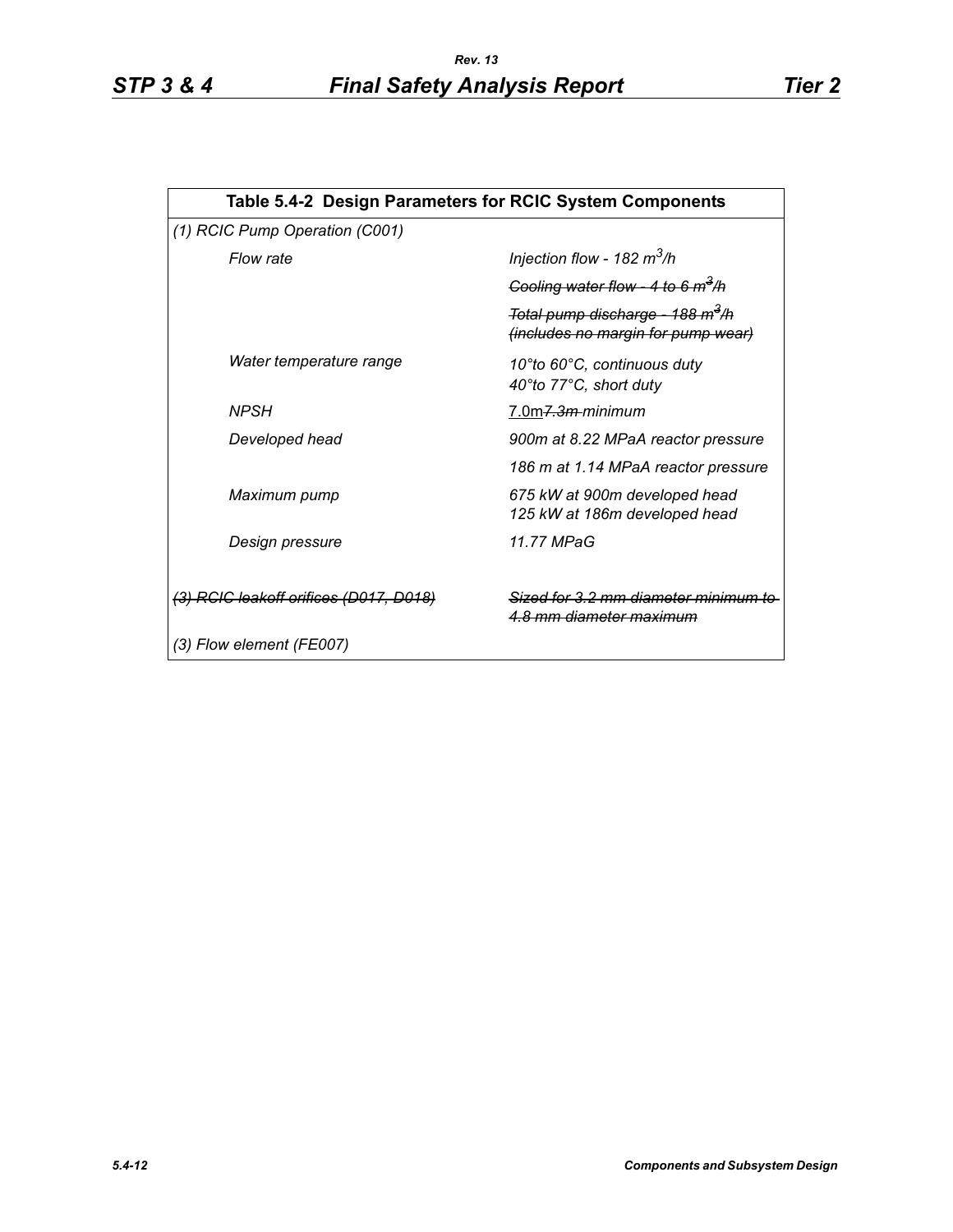| Table 5.4-2 Design Parameters for RCIC System Components (Continued)                                                                                                                                                                     |                                                                                                                                                                        |  |  |  |
|------------------------------------------------------------------------------------------------------------------------------------------------------------------------------------------------------------------------------------------|------------------------------------------------------------------------------------------------------------------------------------------------------------------------|--|--|--|
| (4) Valve Operation Requirements                                                                                                                                                                                                         |                                                                                                                                                                        |  |  |  |
| Cooling water pressure control valve<br>(F013)                                                                                                                                                                                           | Self-contained downstream sensing<br>control valve capable of maintaining<br>constant downstream pressure of 0.52<br>MPa                                               |  |  |  |
| Cooling water relief valve (F030)                                                                                                                                                                                                        | Sized to prevent overpressuring piping,<br>valves, and equipment in the coolant-<br>loop in the event of failure of pressure<br>control valve F013                     |  |  |  |
| Barometric condenser condensate<br>drain Line isolation valves (F031 &<br>F032                                                                                                                                                           | These valves operate only when RCIC<br>System is shutdown, allowing drainage<br>to CUW System and they must operate<br>against a differential pressure of 0.52-<br>MPa |  |  |  |
| Cooling loop shutoff valve (F012)                                                                                                                                                                                                        | This valve allows water to be passed<br>through the auxiliary equipment coolant-<br>loop and must operate against a<br>differential pressure of 9.65 MPa               |  |  |  |
| Steam supply bypass valve (F045)                                                                                                                                                                                                         | Open and/or close against full-<br>differential of 8.12 MPa within 5<br>seconds                                                                                        |  |  |  |
| Vacuum pump discharge isolation<br>valve (F047)                                                                                                                                                                                          | Open and/or close against 0.314 MPa<br>differential pressure at a temperature of<br>170°C                                                                              |  |  |  |
| Vacuum pump discharge check valve<br>(F046)                                                                                                                                                                                              | Located at the highest point in the line.                                                                                                                              |  |  |  |
| (10) Suction Strainer Sizing                                                                                                                                                                                                             |                                                                                                                                                                        |  |  |  |
| The suppression pool suction shall be sized so that:                                                                                                                                                                                     |                                                                                                                                                                        |  |  |  |
| (a) Pump NPSH requirements are satisfied when strainer is 50% plugged<br>blocked in accordance with RG 1.82 analysis methods; and particles over 2.4<br>mm diameter are restrained from passage into the pump and feedwater-<br>sparger. |                                                                                                                                                                        |  |  |  |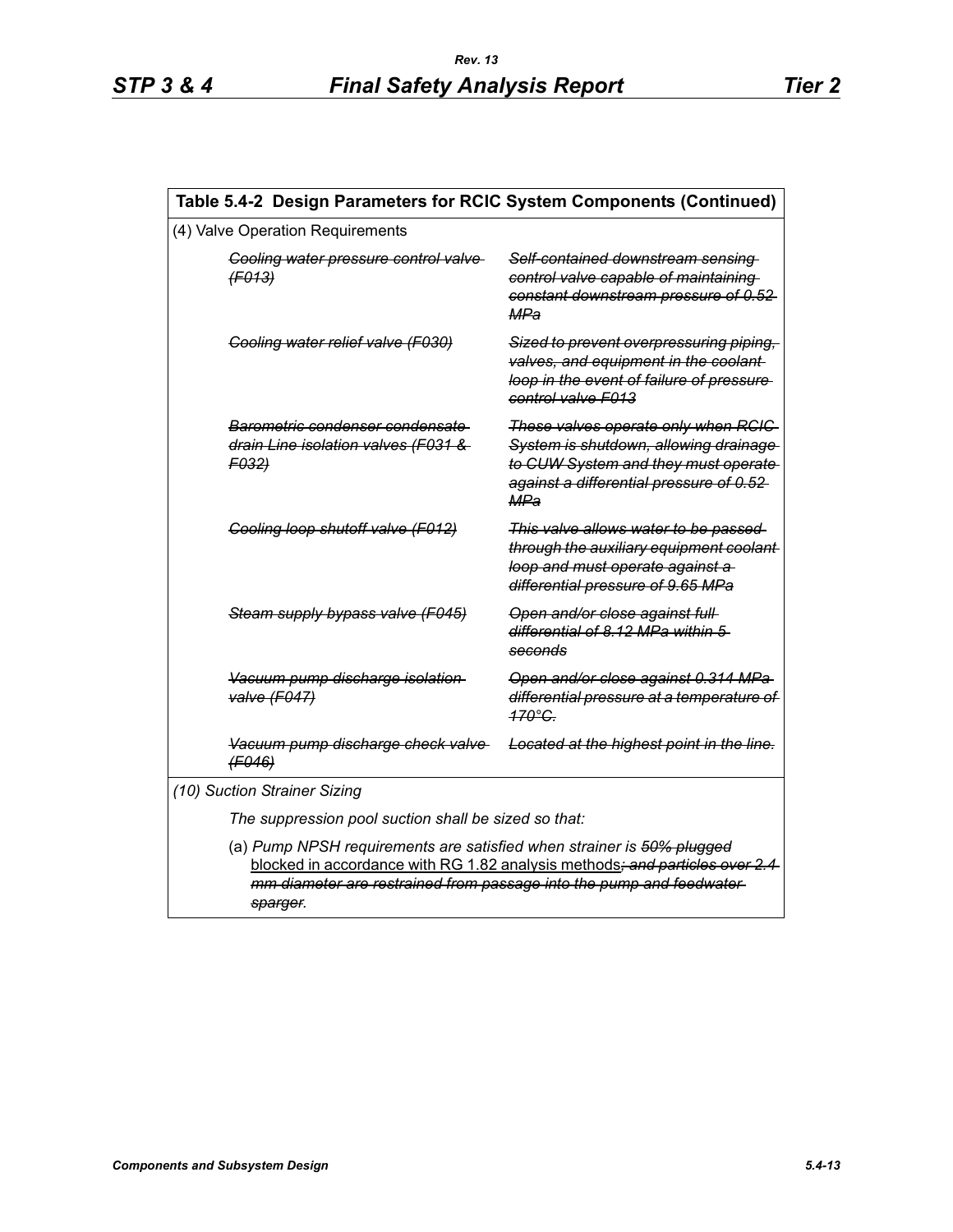$\mathbf l$ 

| <b>Valve</b>                                                                                                                                                                                                                                                                                     | Valve                                       | <b>Normal</b>   | <b>Automatic Logic or Permissives</b> |                         |                                                                                                                                       |
|--------------------------------------------------------------------------------------------------------------------------------------------------------------------------------------------------------------------------------------------------------------------------------------------------|---------------------------------------------|-----------------|---------------------------------------|-------------------------|---------------------------------------------------------------------------------------------------------------------------------------|
| <b>Number</b>                                                                                                                                                                                                                                                                                    | <b>Function</b>                             | <b>Position</b> | <b>Condition</b>                      | <b>Automatic Action</b> |                                                                                                                                       |
| F017 B,C                                                                                                                                                                                                                                                                                         | <b>Drywell Spray</b><br>Valves              | Closed          | Note DD                               | Close                   | Permissive: To open requires<br>high drywell pressure and<br>F005 fully closed, or to open<br>for test requires F018 fully<br>closed. |
| F018 B,C                                                                                                                                                                                                                                                                                         | <b>Drywell Spray</b><br>Isolation<br>Valves | Closed          | Note $H \underline{H}$                | Close                   | Permissive: To open requires<br>high drywell pressure and<br>F005 fully closed, or to open<br>fully requires F017 fully closed.       |
| F019 B,C                                                                                                                                                                                                                                                                                         | <b>Wetwell Spray</b><br>Isolation<br>Valves | Closed          | Note $A \triangle$                    | Close                   | Permissive: To open requires<br>F012 fully closed and either the<br>absence of LOCA or F005 fully<br>closed.                          |
| C002                                                                                                                                                                                                                                                                                             | N/A                                         | <b>Run</b>      | Note $A \triangle$                    | Stop                    |                                                                                                                                       |
| <b>NOTES:</b><br>C. Pump is running Pump discharge pressure high and low loop flow signal<br>High suppression pool temperature. (when activated by suppression pool cooling mode)<br>G.<br>H. LOCA condition as indicated by a not-fully-closed injection valve F005.LOCA condition as indicated |                                             |                 |                                       |                         |                                                                                                                                       |

| Table 5.4-3 RHR Pump/Valve Logic |  |  |
|----------------------------------|--|--|
|----------------------------------|--|--|

**by a not fully closed injection valve F005.**

J. *High loop flow signal.*

# **Table 5.4-4 RHR Heat Exchanger Design and Performance Data**

| <b>Design Point Function</b> | <b>Post-LOCA Containment Reactor Shutdown</b> |
|------------------------------|-----------------------------------------------|
|                              |                                               |

# **Table 5.4-5 Component and Subsystem Relief Valves**

|                |                      |               | <b>Relief</b>   | <b>Relief</b> |
|----------------|----------------------|---------------|-----------------|---------------|
|                |                      | <b>Relief</b> | <b>Pressure</b> | <b>Flow</b>   |
| <b>MPL No.</b> | <b>Service</b>       | Route         | (MPaG)          | $(m^3/h)$     |
| E11-F028A-C    | <b>Reactor Water</b> | А             | 3.443.43        |               |
| E11-F051A-C    | <b>Reactor Water</b> | А             | 3.443.43        |               |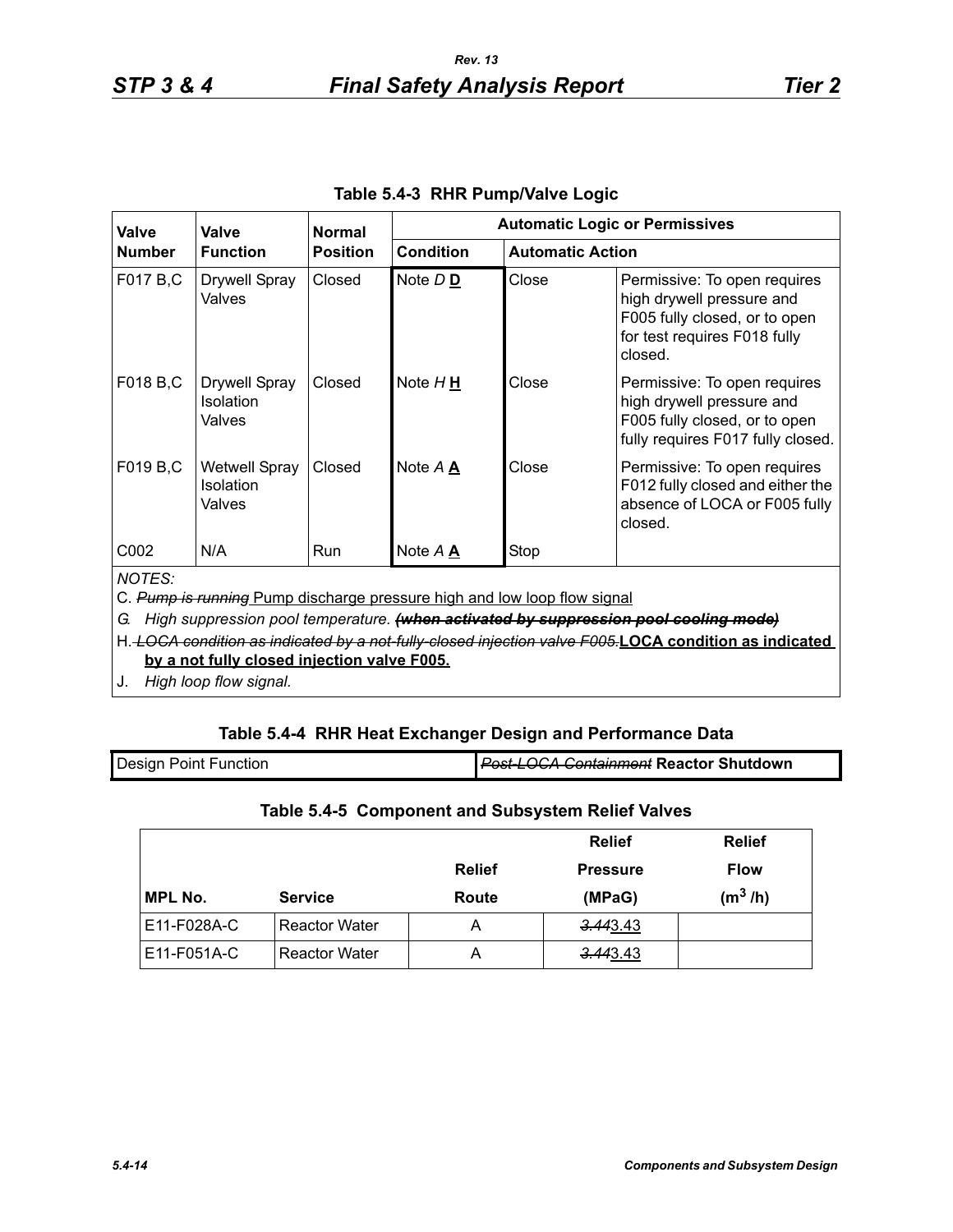# **Table 5.4-6 Reactor Water Cleanup System Equipment Design Data**

| <b>Pumps</b>                         |                                                           |                        |  |
|--------------------------------------|-----------------------------------------------------------|------------------------|--|
| System Flow Rate (kg/h)              | 152,500                                                   |                        |  |
| <b>Type</b>                          | Vertical Sealless centrifugal pump                        |                        |  |
| <b>Number Required</b>               | 2 (One Pump is required running at 100% capacity)         |                        |  |
| Capacity (% of CUW System flow each) | 50 100                                                    |                        |  |
| Design Temperature (°C)              | 66                                                        |                        |  |
| Design pressure (MPaG)               | <b>10.20 10.65</b>                                        |                        |  |
| Discharge head at shutoff (m)        | <b>160182</b>                                             |                        |  |
| <b>Heat Exchangers</b>               | Regenerative                                              | Nonregenerative        |  |
| <b>Number Required</b>               | 1 (3 shells per unit)                                     | 2 (2 shells per unit)  |  |
| Capacity (% CUW System flow each)    | 100                                                       | 50                     |  |
| Shell design pressure (MPaG)         | <b>10.20 10.65</b>                                        | 1.37                   |  |
| Shell design temperature (°C)        | 302                                                       | 85                     |  |
| Tube design pressure (MPaG)          | 8.83                                                      | 8.83                   |  |
| Tube design temperature (°C)         | 302                                                       | 302                    |  |
| <b>Type</b>                          | Horizontal U-tube                                         | Horizontal U-tube      |  |
| Exchange Capacity (kJ/h) (per unit)  | $\frac{1}{1.15 \times 10^8}$ 1.15x10 <sup>8</sup>         | $2.01x 10^7 2.01x10^7$ |  |
| <b>Filter-Demineralizers</b>         |                                                           |                        |  |
| <b>Type</b>                          | pressure precoat                                          |                        |  |
| <b>Number Required</b>               | 2 (One F/D train is required running at 100%<br>capacity) |                        |  |
| Capacity (% of CUW System flow each) | 50 100                                                    |                        |  |
| Flow rate per unit (kg/h)            | 76,250 152,500                                            |                        |  |
| Design Temperature (°C)              | 66                                                        |                        |  |
| Design pressure (MPaG)               | <b>10.20 10.65</b>                                        |                        |  |
| Linear velocity (m/h)                | $-2.5 - 5.0$                                              |                        |  |
| Differential Pressures (MPa)         |                                                           |                        |  |
| Clean                                | 0.034                                                     |                        |  |
| Annunciate                           | 0.17                                                      |                        |  |
| Backwash                             | 0.21                                                      |                        |  |
| <b>Containment Isolation Valves</b>  |                                                           |                        |  |
| Closing time (s)                     | $30$                                                      |                        |  |
| Maximum differential pressure (MPa)  | 8.62                                                      |                        |  |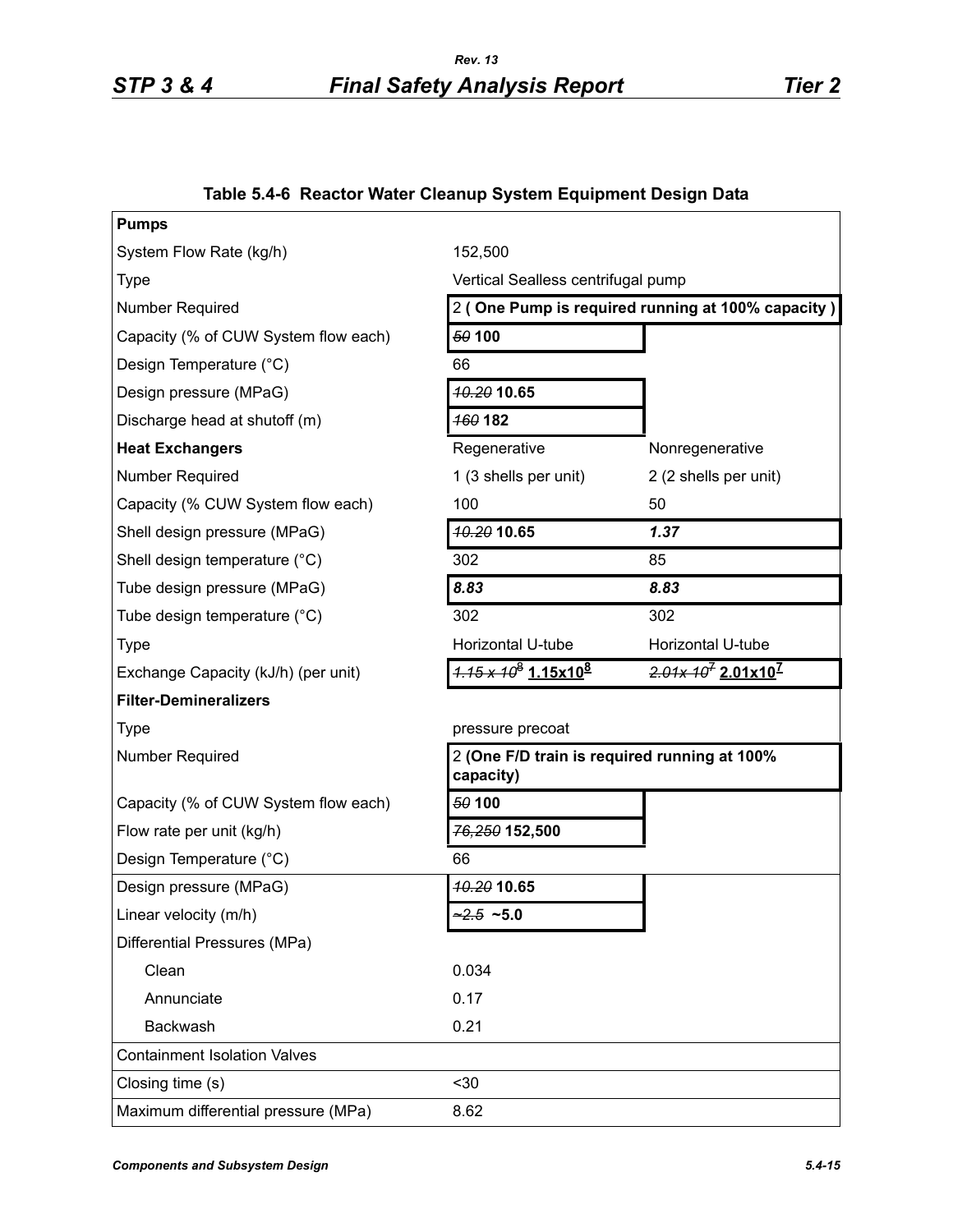

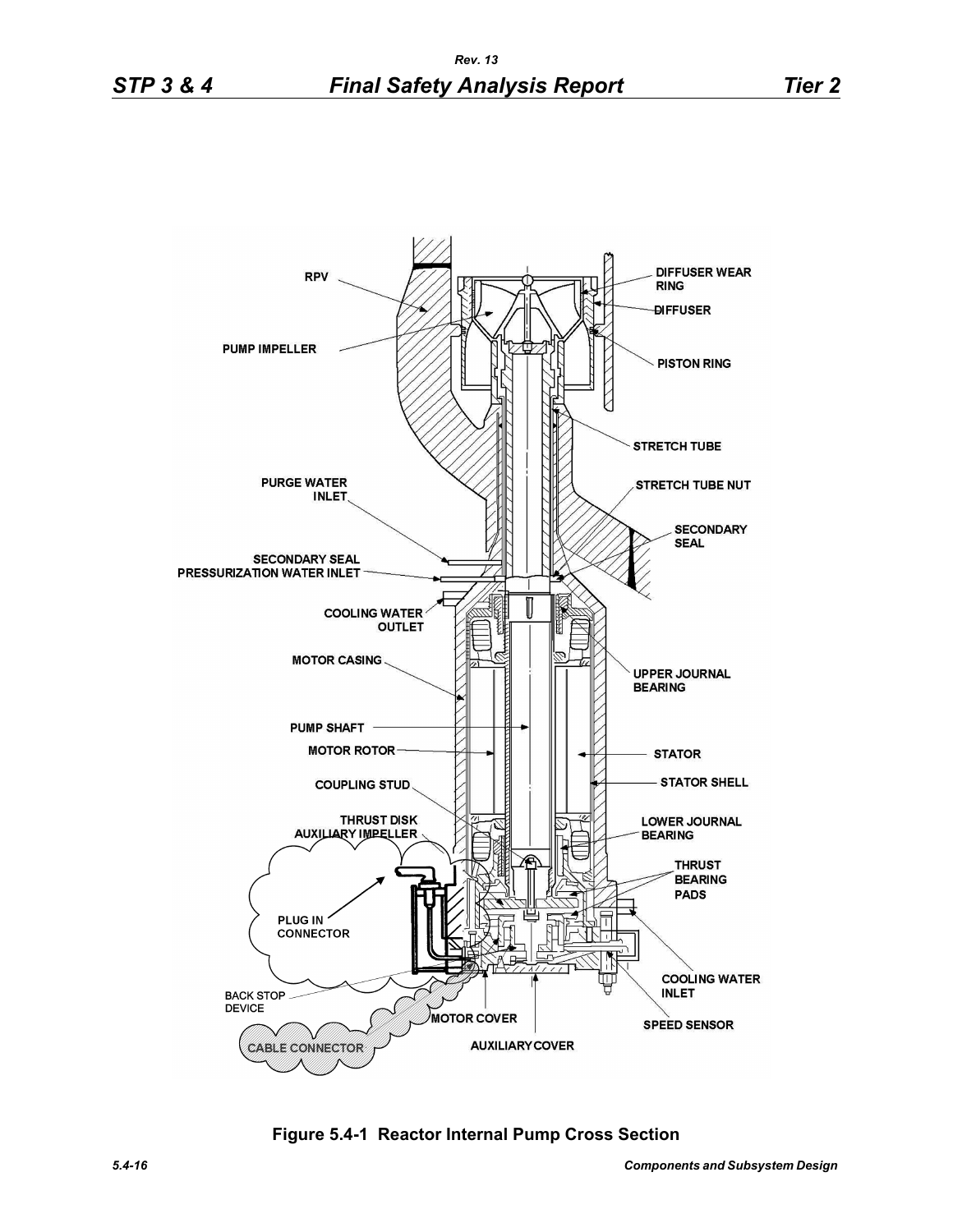### **Figures located in Chapter 21:**

#### **Figure 5.4-4 Reactor Recirculation System P&ID**

STD DEP 5.4-4

The Recirculation Motor Heat Exchanger (RMHX) shell, tube sheet and water box material is carbon steel or stainless steel. Material description of connection points between RMHX shell, tube sheet and water box are deleted to permit both of these materials.

#### **Figure 5.4-8 Reactor Core Isolation Cooling System P & ID (Sheet 1, 2, and 3)**

STD DEP T1 2.4-3

Replacement of separate pump and turbine assembly with an integrated turbine-pump monoblock device is incorporated in these figures in Chapter 21.

#### **Figure 5.4-9 Reactor Core Isolation Cooling System PFD (Sheet 1 & 2)**

#### STD DEP T1 2.4-3

Replacement of separate pump and turbine assembly requires changes to process conditions for support subsystems.

STD DEP 6C-1

Reduced minimum NPSH available is incorporated in this figure (Sheet 2) in Chapter 21.

STD DEP T1 2.4-4

50% suction strainer blockage is changed to blockage in accordance with RG 1.82 Rev. 3

#### **Figure 5.4-10 Residual Heat Removal System P&ID (Sheet 1, 4 and 6)**

STD DEP T1 2.14-1

Removal of the Hydrogen Recombiners

### **Figure 5.4-11 Residual Heat Removal PFD (Sheet 1)**

STD DEP 2.4-1, STD DEP 5B-1 and STD DEP 6C-1

The capability to use RHR division A in the Fuel Pool Cooling Assist Mode, increase Heat Exchanger K Valve, and reduced minimum NPSH available are incorporated in this figure in Chapter 21.